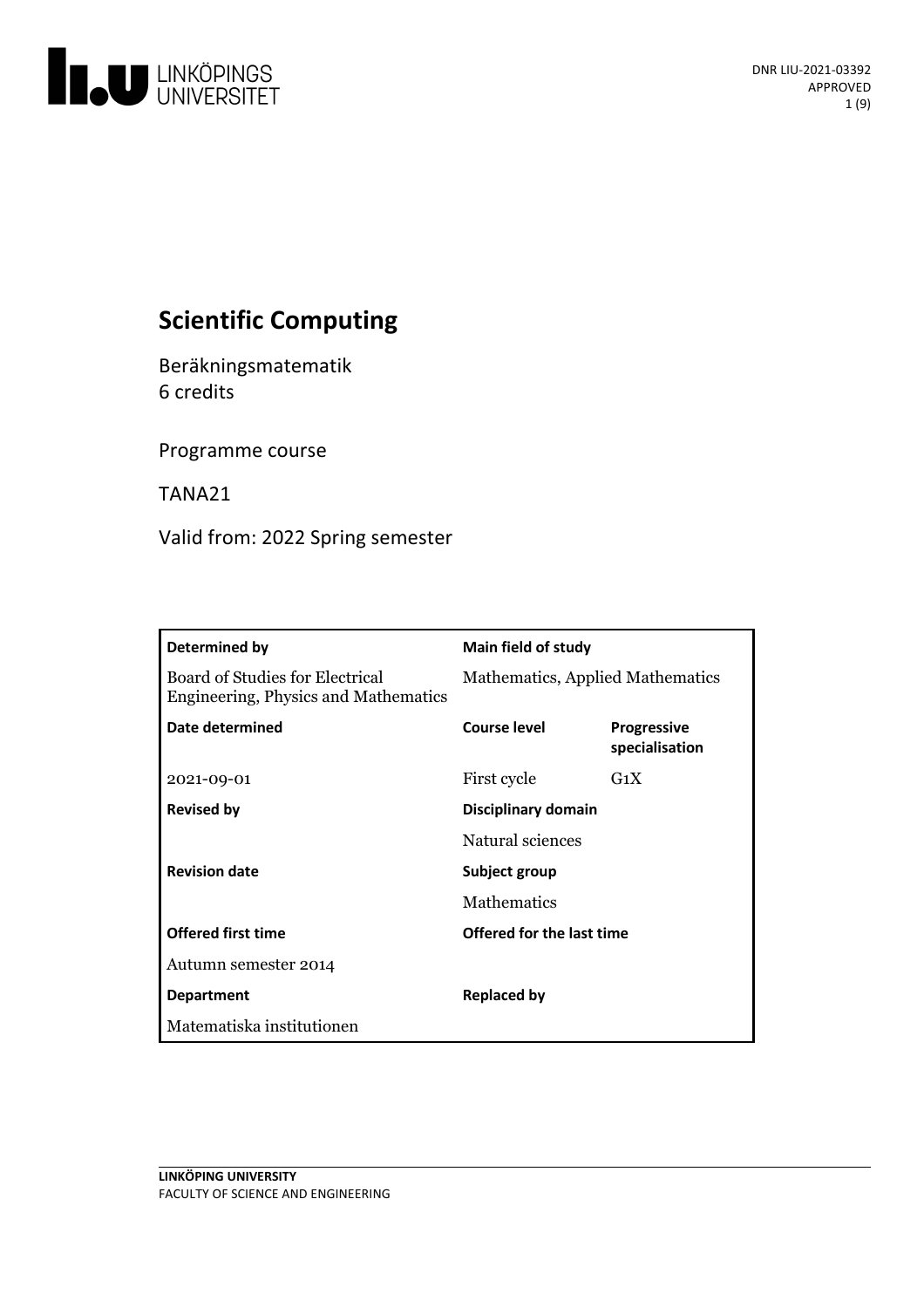# Course offered for

- Master of Science in Computer Science and Engineering
- Master of Science in Information Technology
- Master of Science in Industrial Engineering and Management
- Master of Science in Chemical Biology
- Master of Science in Biomedical Engineering
- Master of Science in Computer Science and Software Engineering
- Master of Science in Mechanical Engineering
- Master of Science in Engineering Biology
- Master of Science in Industrial Engineering and Management International
- Bachelor of Science in Computer Engineering
- Master of Science in Applied Physics and Electrical Engineering

## **Prerequisites**

Basic courses in calculus, linear algebra and programming.

## Intended learning outcomes

Computational mathematics is the art of developing and analysing numerical algorithms for solving mathematical problems in for example natural science and technology. After finishing the course the student should be able to

- explain and separate fundamental terms and concepts in computationl mathematics
- use a selection of numerical algorithms for solving given mathematical problems using a pocket calculator
- estimate the accuracy of calculated results
- use mathematical software

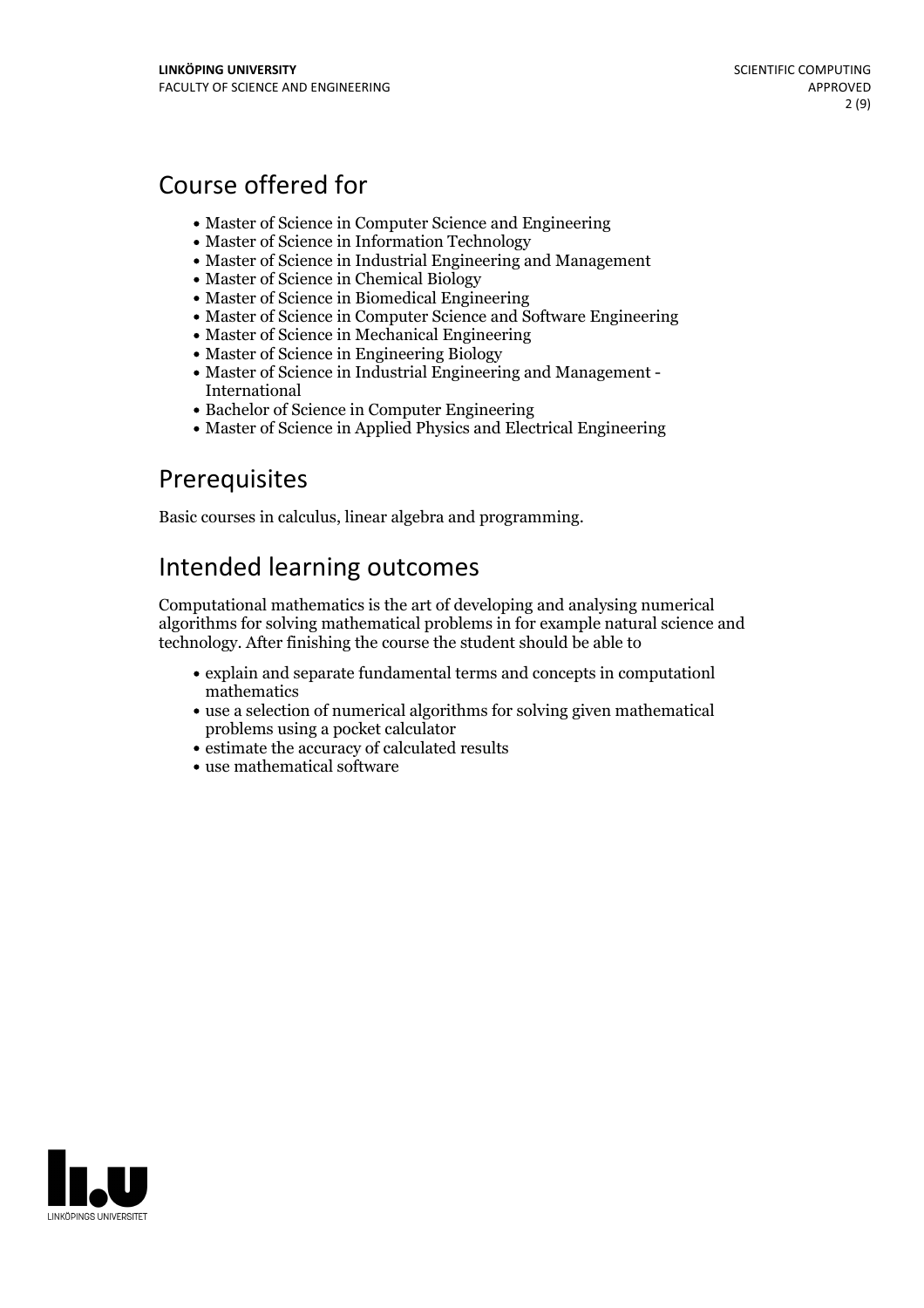## Course content

- 
- Error analysis: Round off, truncation, error propagation and cancellation. Floting point numbers: Floating point systems, machine epsilon and round
- off.<br>• Linear systems of equations: LU decomposition, pivoting, backward and
- forward substitution, condition and arithmetic complexity.<br>
Interpolation and approximation: Newton's and Lagrange's methods, splines, Horner's scheme, least squares and overdetermined systems.<br>
Differentiation and int
- 
- Ordinary differential equations: Runge Kutta methods, local and global
- truncation error, stability and convergence. Finite difference method. Non-linear equations: The bisection method, Newton-Raphson's method, fixed point iteration, condition and order of convergence.

# Teaching and working methods

The theory is presented in the lectures. The ability to explain and separate terms and concepts in computational mathematics, the ability to use numerical algorithms and the ability to estimate he accuracy of calculated results are trained during exercise time. The computer exercises investigate numerical properties of algorithms and software.

A number of minor projects are also carried out, where acquired knowledge and skills are used.

## Examination

| TEN1                                                                            | Written examination  | 4 credits      | $\mathsf{U}, 3, 4, 5$ |  |  |
|---------------------------------------------------------------------------------|----------------------|----------------|-----------------------|--|--|
|                                                                                 | LAB1 Laboratory work | 2 credits U.G. |                       |  |  |
| The first three course aims are examined with TEN1. The fourth is examined with |                      |                |                       |  |  |
| LAB <sub>1</sub> .                                                              |                      |                |                       |  |  |

## Grades

Four-grade scale, LiU, U, 3, 4, 5

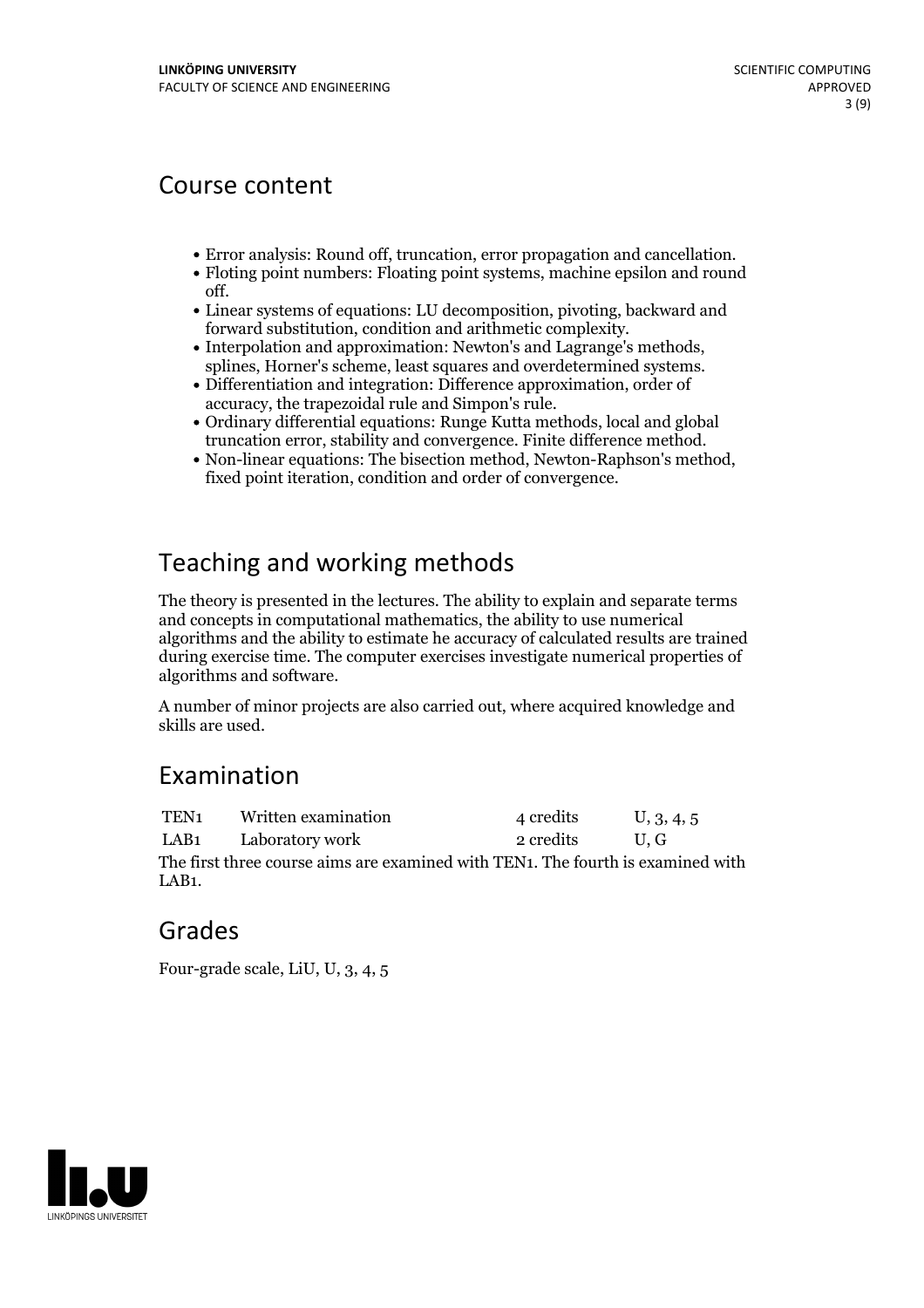# Other information

Supplementary courses: Numerical linear algebra, Computational Methods for Ordinary and Partial Differential Equations

## **About teaching and examination language**

The teaching language is presented in the Overview tab for each course. The examination language relates to the teaching language as follows:

- If teaching language is "Swedish", the course as a whole could be given in Swedish, or partly in English. Examination language is Swedish, but parts
- of the examination can be in English. If teaching language is "English", the course as <sup>a</sup> whole is taught in English. Examination language is English. If teaching language is "Swedish/English", the course as <sup>a</sup> whole will be
- taught in English if students without prior knowledge of the Swedish language participate. Examination language is Swedish or English depending on teaching language.

## **Other**

The course is conducted in a manner where both men's and women's experience and knowledge are made visible and developed.

The planning and implementation of a course should correspond to the course syllabus. The course evaluation should therefore be conducted with the course syllabus as a starting point.

If special circumstances prevail, the vice-chancellor may in a special decision specify the preconditions for temporary deviations from this course syllabus, and delegate the right to take such decisions.

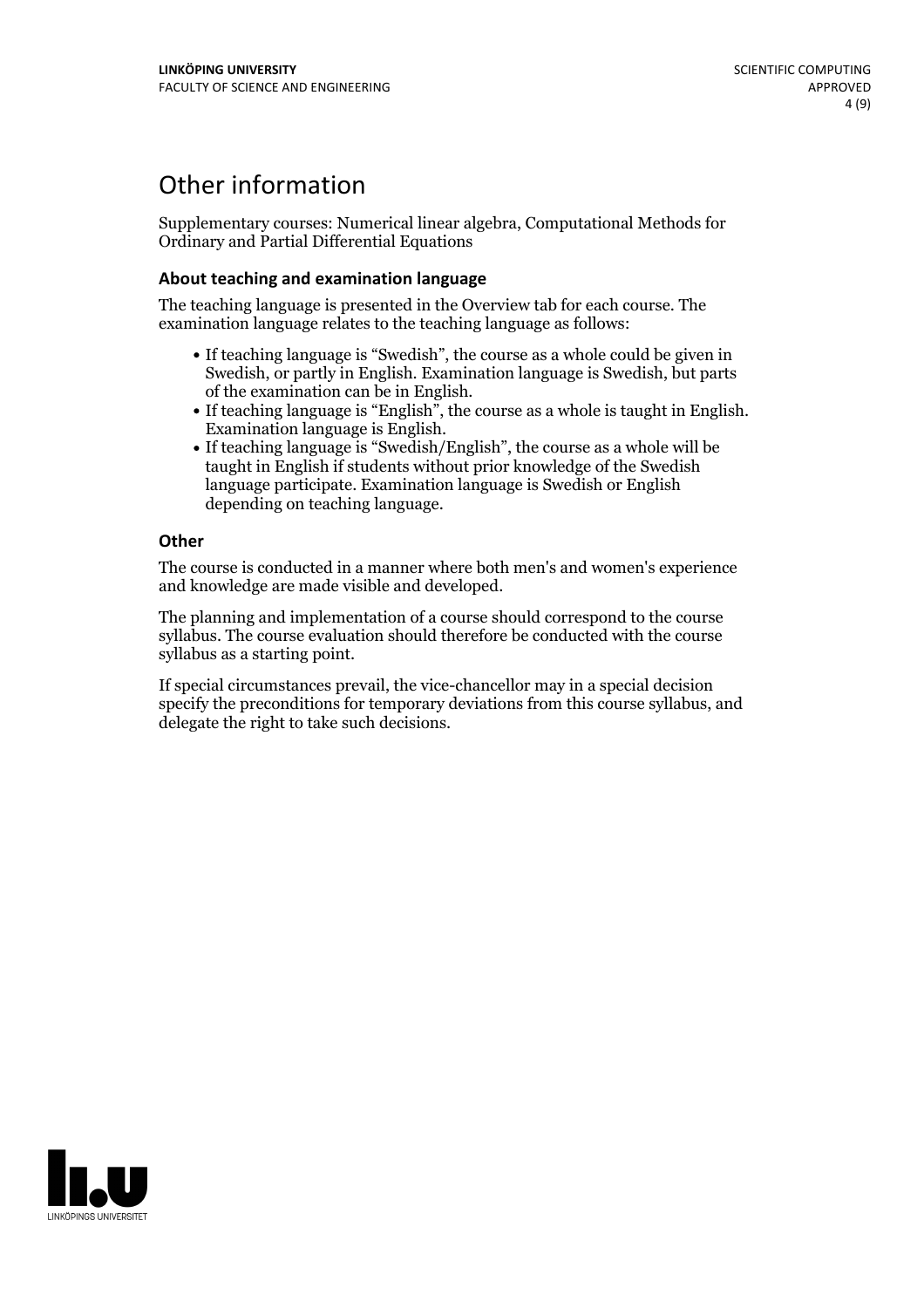# **Common rules**

## Course syllabus

A syllabus must be established for each course. The syllabus specifies the aim and contents of the course, and the prior knowledge that a student must have in order to be able to benefit from the course.

## Timetabling

Courses are timetabled after a decision has been made for this course concerning its assignment to a timetable module.

## Interruption in and deregistration from a course

The LiU decision, Guidelines concerning confirmation of participation in education (Dnr LiU-2020-02256), states that interruptions in study are to be recorded in Ladok. Thus, all students who do not participate in a course for which they have registered must record the interruption, such that the registration on the course can be removed. Deregistration from or interrupting a course is carried out using <sup>a</sup> web-based form: https://www.lith.liu.se/for- [studenter/kurskomplettering?l=en.](https://www.lith.liu.se/for-studenter/kurskomplettering?l=en)

## Cancelled courses and changes to the course syllabus

Courses with few participants (fewer than 10) may be cancelled or organised in a manner that differs from that stated in the course syllabus. The Dean is to deliberate and decide whether a course is to be cancelled or changed from the course syllabus.

## Guidelines relating to examinations and examiners

For details, see Guidelines for education and examination for first-cycle and second-cycle education at Linköping University, Dnr LiU-2020-04501 [\(http://styrdokument.liu.se/Regelsamling/VisaBeslut/917592\)](http://styrdokument.liu.se/Regelsamling/VisaBeslut/917592).

An examiner must be employed as a teacher at LiU according to the LiU Regulations for Appointments, Dnr LiU-2021-01204 [\(https://styrdokument.liu.se/Regelsamling/VisaBeslut/622784](https://styrdokument.liu.se/Regelsamling/VisaBeslut/622784)). For courses in second-cycle, the following teachers can be appointed as examiner: Professor (including Adjunct and Visiting Professor), Associate Professor (including Adjunct), Senior Lecturer (including Adjunct and Visiting Senior Lecturer), Research Fellow, or Postdoc. For courses in first-cycle, Assistant Lecturer (including Adjunct and Visiting Assistant Lecturer) can also be appointed as examiner in addition to those listed for second-cycle courses. In exceptional cases, a Part-time Lecturer can also be appointed as an examiner at both first- and second cycle, see Delegation of authority for the Board of Faculty of Science and Engineering.

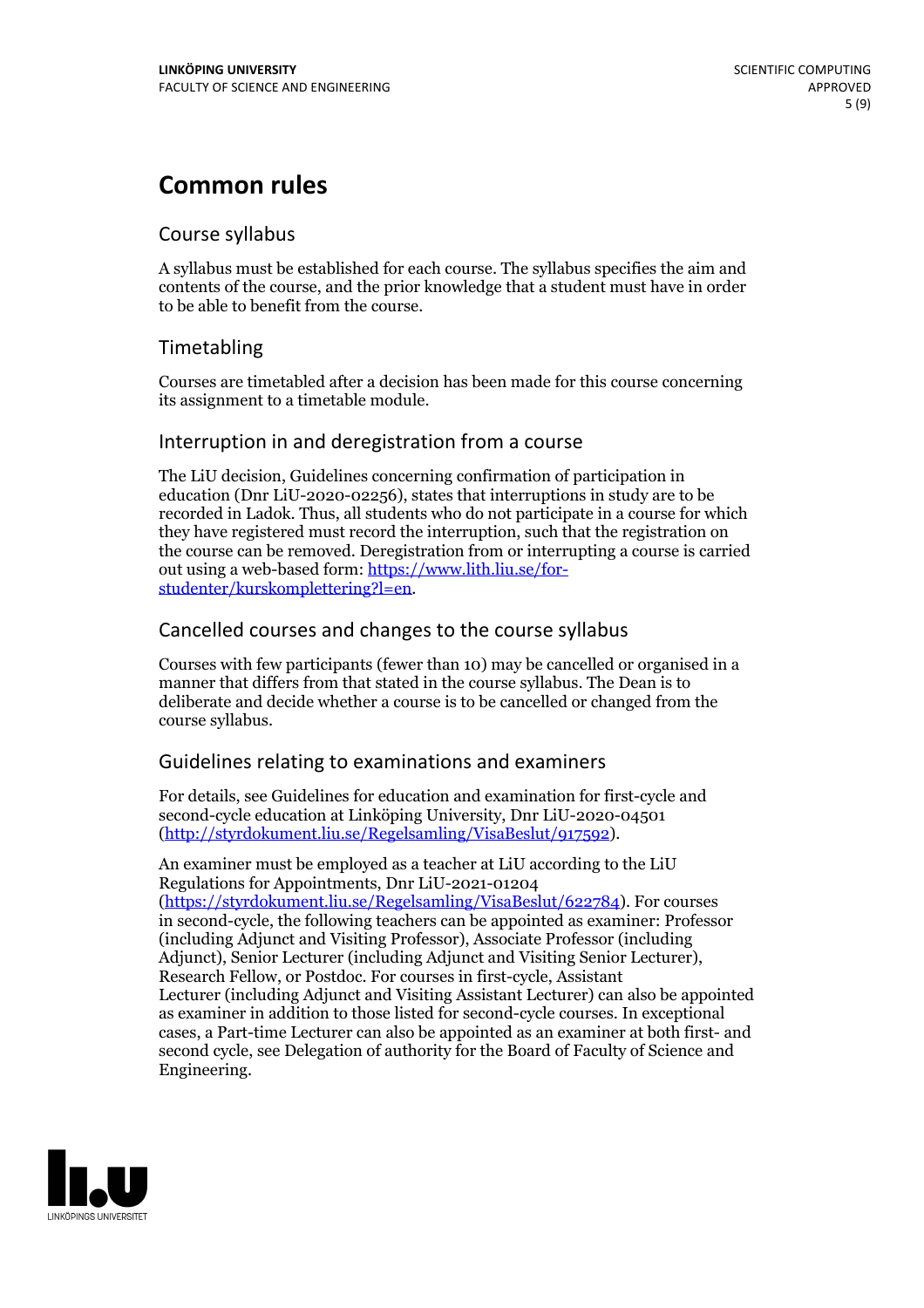## Forms of examination

### **Principles for examination**

Written and oral examinations and digital and computer-based examinations are held at least three times a year: once immediately after the end of the course, once in August, and once (usually) in one of the re-examination periods. Examinations held at other times are to follow a decision of the faculty programme board.

Principles for examination scheduling for courses that follow the study periods:

- courses given in VT1 are examined for the first time in March, with re-examination in June and August
- courses given in VT2 are examined for the first time in May, with re-examination in August and October
- courses given in HT1 are examined for the first time in October, with re-examination in January and August
- courses given in HT2 are examined for the first time in January, with re-examination in March and in August.

The examination schedule is based on the structure of timetable modules, but there may be deviations from this, mainly in the case of courses that are studied and examined for several programmes and in lower grades (i.e. 1 and 2).

Examinations for courses that the faculty programme board has decided are to be held in alternate years are held three times during the school year in which the course is given according to the principles stated above.

Examinations for courses that are cancelled orrescheduled such that they are not given in one or several years are held three times during the year that immediately follows the course, with examination scheduling that corresponds to the scheduling that was in force before the course was cancelled or rescheduled.

When a course, or a written examination (TEN, DIT, DAT), is given for the last time, the regular examination and two re-examinations will be offered. Thereafter, examinations are phased out by offering three examinations during the following academic year at the same times as the examinations in any substitute course. If there is no substitute course, three examinations will be offered during re- examination periods during the following academic year. Other examination times are decided by the faculty programme board. In all cases above, the examination is also offered one more time during the academic year after the following, unless the faculty programme board decides otherwise. In total, 6 re-examinations are offered, of which 2 are regular re-examinations. In the examination registration system, the examinations given for the penultimate time and the last time are denoted.

If a course is given during several periods of the year (for programmes, or on different occasions for different programmes) the faculty programme board or boards determine together the scheduling and frequency of re-examination occasions.

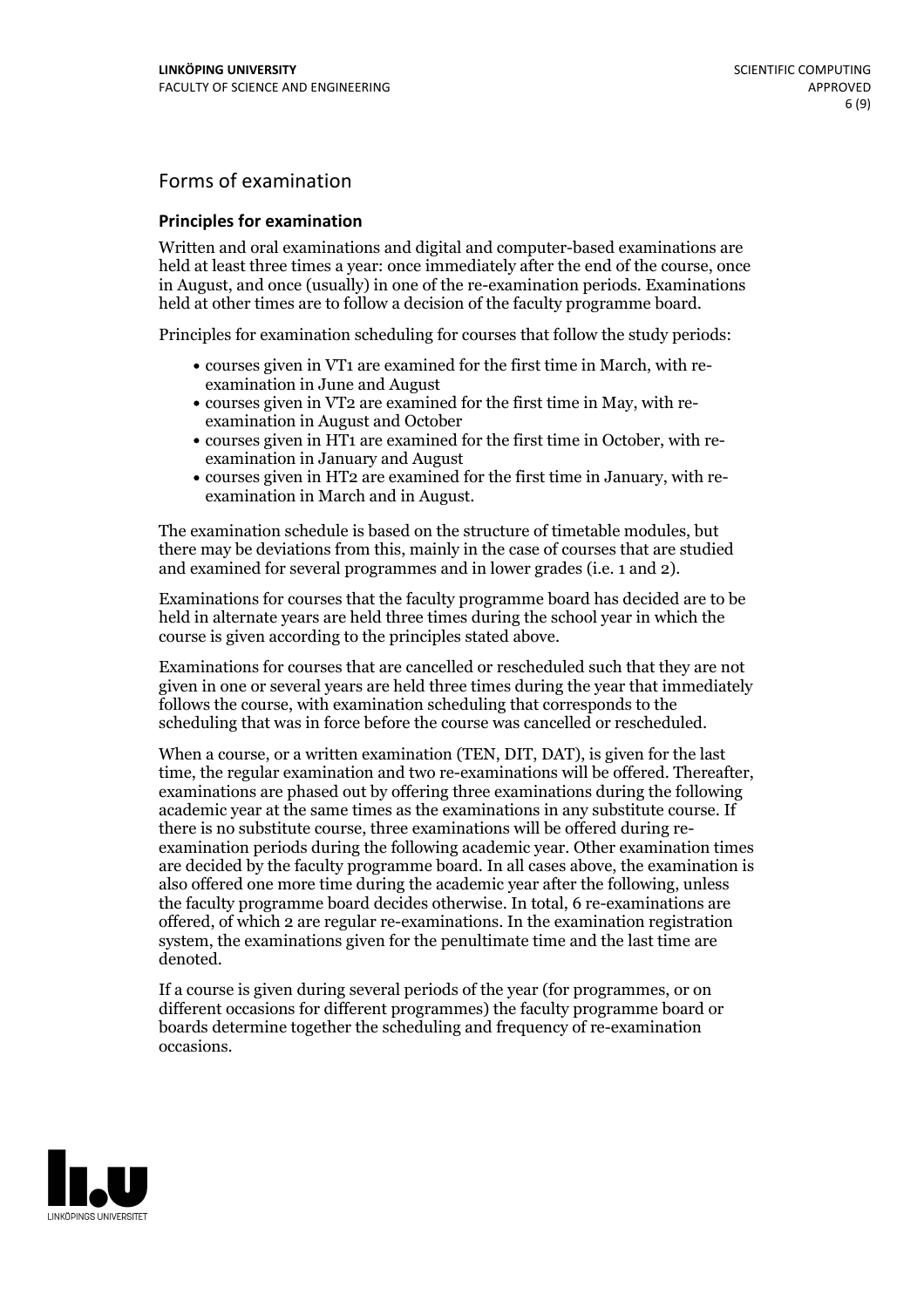### **Retakes of other forms of examination**

Regulations concerning retakes of other forms of examination than written examinations and digital and computer-based examinations are given in the LiU guidelines for examinations and examiners, [http://styrdokument.liu.se/Regelsamling/VisaBeslut/917592.](http://styrdokument.liu.se/Regelsamling/VisaBeslut/917592)

#### **Course closure**

For Decision on Routines for Administration of the Discontinuation of Educational Programs, Freestanding Courses and Courses in Programs, see DNR LiU-2021-04782. After a decision on closure and after the end of the discontinuation period, the students are referred to a replacement course (or similar) according to information in the course syllabus or programme syllabus. If a student has passed some part/parts of a closed program course but not all, and there is an at least partially replacing course, an assessment of crediting can be made. Any crediting of course components is made by the examiner.

### **Registration for examination**

In order to take an written, digital or computer-based examination, registration in advance is mandatory, see decision in the university's rule book [https://styrdokument.liu.se/Regelsamling/VisaBeslut/622682.](https://styrdokument.liu.se/Regelsamling/VisaBeslut/622682) An unregistered student can thus not be offered a place. The registration is done at the Student Portal or in the LiU-app during the registration period. The registration period opens 30 days before the date of the examination and closes 10 days before the date of the examination. Candidates are informed of the location of the examination by email, four days in advance.

## **Code of conduct for students during examinations**

Details are given in a decision in the university's rule book: <http://styrdokument.liu.se/Regelsamling/VisaBeslut/622682>.

#### **Retakes for higher grade**

Students at the Institute of Technology at LiU have the right to retake written examinations and digital and computer-based examinations in an attempt to achieve a higher grade. This is valid for all examination components with code "TEN", "DIT" and "DAT". The same right may not be exercised for other examination components, unless otherwise specified in the course syllabus.

A retake is not possible on courses that are included in an issued degree diploma.

#### **Grades**

The grades that are preferably to be used are Fail (U), Pass (3), Pass not without distinction  $(4)$  and Pass with distinction  $(5)$ .

- Grades U, 3, 4, 5 are to be awarded for courses that have written or digital examinations.<br>• Grades Fail (U) and Pass (G) may be awarded for courses with a large
- degree of practical components such as laboratory work, project work and

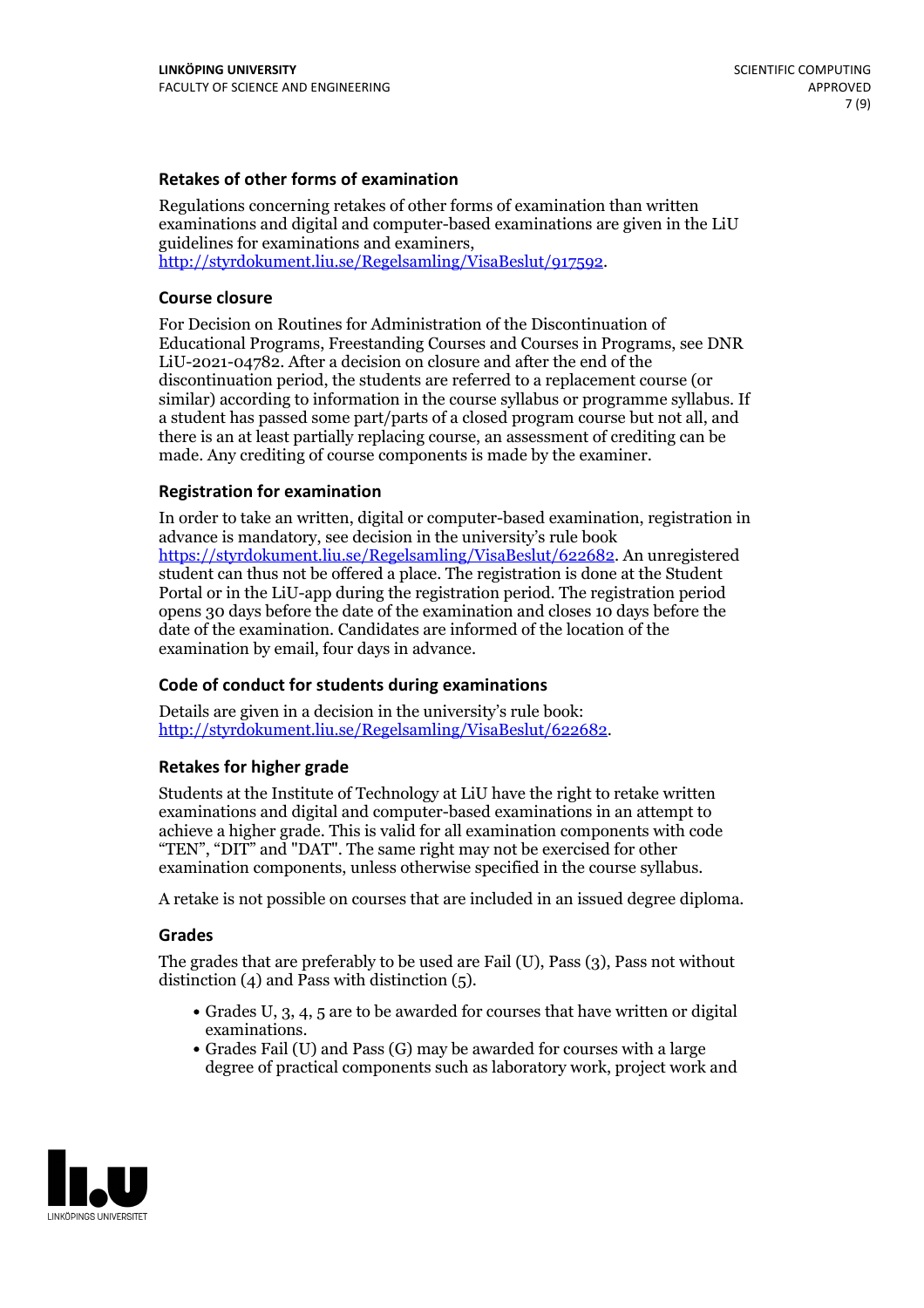group work.<br>• Grades Fail (U) and Pass (G) are to be used for degree projects and other independent work.

### **Examination components**

The following examination components and associated module codes are used at the Faculty of Science and Engineering:

- Grades U, 3, 4, 5 are to be awarded for written examinations (TEN) and
- digital examinations (DIT).<br>• Examination components for which the grades Fail (U) and Pass (G) may be awarded are laboratory work (LAB), project work (PRA), preparatory written examination (KTR), digital preparatory written examination (DIK), oral examination (MUN), computer-based examination (DAT), home
- assignment (HEM), and assignment (UPG).<br>• Students receive grades either Fail (U) or Pass (G) for other examination components in which the examination criteria are satisfied principally through active attendance such as tutorial group (BAS) or examination item
- (MOM).<br>• Grades Fail (U) and Pass (G) are to be used for the examination components Opposition (OPPO) and Attendance at thesis presentation (AUSK) (i.e. part of the degree project).

In general, the following applies:

- 
- Mandatory course components must be scored and given <sup>a</sup> module code. Examination components that are not scored, cannot be mandatory. Hence, it is voluntary to participate in these examinations, and the voluntariness must be clearly stated. Additionally, if there are any associated conditions to
- the examination component, these must be clearly stated as well.<br>• For courses with more than one examination component with grades U,3,4,5, it shall be clearly stated how the final grade is weighted.

For mandatory components, the following applies (in accordance with the LiU Guidelines for education and examination for first-cycle and second-cycle education at Linköping University,<br>[http://styrdokument.liu.se/Regelsamling/VisaBeslut/917592\)](http://styrdokument.liu.se/Regelsamling/VisaBeslut/917592):

If special circumstances prevail, and if it is possible with consideration of the nature of the compulsory component, the examiner may decide to replace the compulsory component with another equivalent component.

For possibilities to alternative forms of examinations, the following applies (in accordance with the LiU Guidelines for education and examination for first-cycle [http://styrdokument.liu.se/Regelsamling/VisaBeslut/917592\)](http://styrdokument.liu.se/Regelsamling/VisaBeslut/917592):

If the LiU coordinator for students with disabilities has granted a student the right to an adapted examination for a written examination in an examination hall, the student has the right to it.